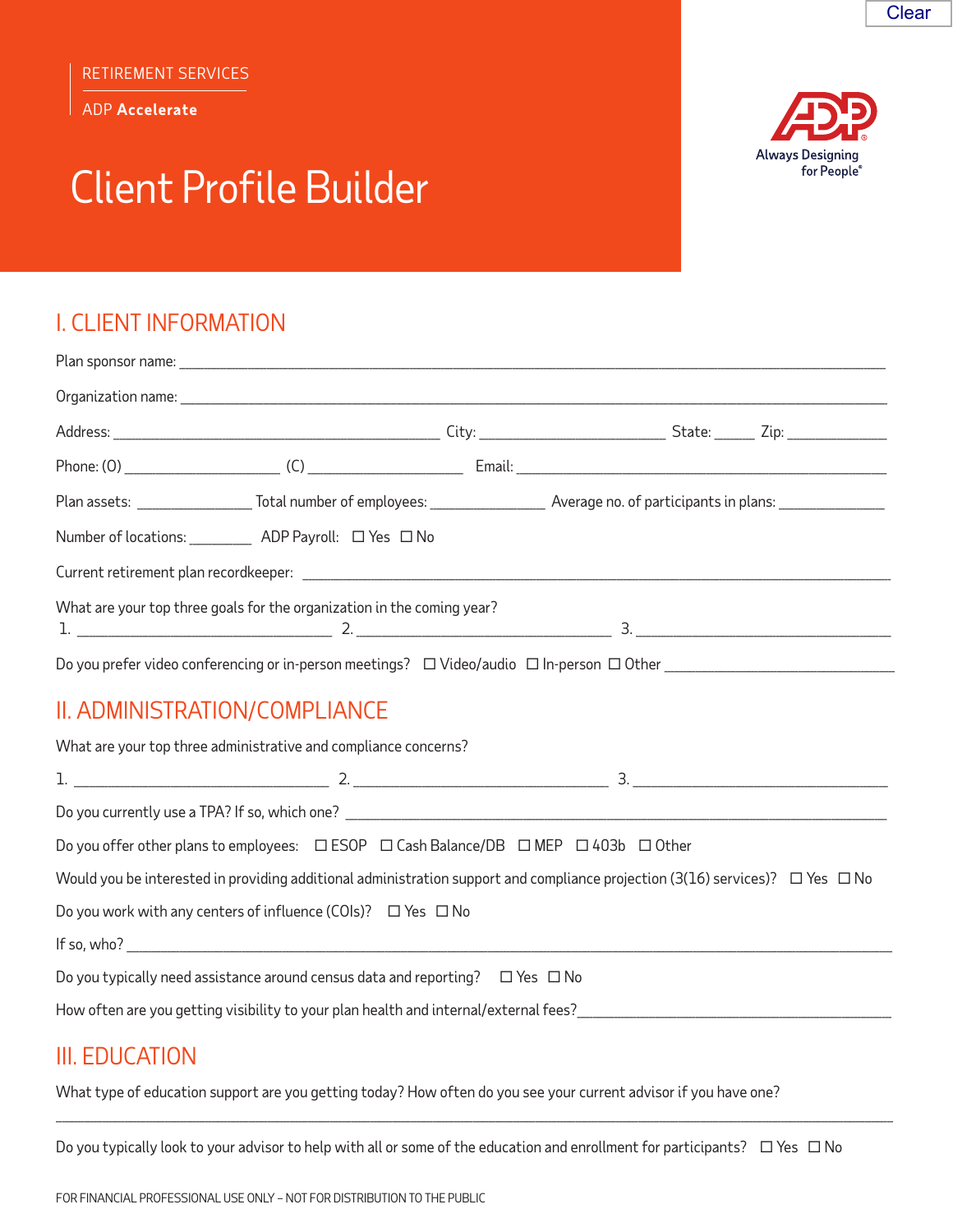#### CLIENT PROFILE BUILDER

Who is taking your employees through enrollment materials and answering questions?

Do you struggle with low participation?

Would it be helpful to have all enrollment materials shipped directly to you and give the ability to have mobile enrollments?  $\Box$  Yes  $\Box$  No  $\Box$  Multiple locations

Do you feel your employees understand the importance of investing in a retirement savings plan and its tax benefits?  $\Box$  Yes  $\Box$  No

What do you have in place today to support financial wellness for your employees?

Would it be helpful to have proactive tool that would monitor the plan's health from both a plan sponsor and participant perspective? □ Yes □ No

Would it be helpful to see how your retirement plan health and benefits stack up compared to similar businesses?  $\Box$  Yes  $\Box$  No

Do you think your employees would like mobile enrollment push notifications and text to enroll?  $\Box$  Yes  $\Box$  No

Would your employees benefit from digital tools, such as a health care cost projector and a retirement savings toll?  $\Box$  Yes  $\Box$  No

Do you need bilingual support for employee materials?  $\Box$  Yes  $\Box$  No

#### IV. INVESTMENTS

Do you have a specific preference with regards to the investments for your plan?

Who do your participants go to today if they have questions about their investments?

How were current investments selected and who was involved?

Do you feel you have good visibility and understanding around your investments?  $\Box$  Yes  $\Box$  No

What is the current process of monitoring/selecting funds?

Do your participants currently have access to change their investments via mobile?  $\Box$  Yes  $\Box$  No

## V. TECHNOLOGY

Do you struggle with late deposits?  $\Box$  Yes  $\Box$  No

How do you change deductions and set up loans?

How do you track eligibility and catch up contributions?

What tools do you have that keep participants engaged?

Would your employees utilize mobile applications to: budget / save for the future / pay off debt and/or student loans?  $\Box$  Yes  $\Box$  No What are you seeing as the top financial wellness concerns for your employees today?

,我们的人们就会在这里的人们,我们也不会在这里的人们,我们也不会在这里的人们,我们也不会在这里的人们,我们也不会在这里的人们,我们也不会在这里的人们,我们也不会<br>第251章 我们的人们,我们的人们的人们,我们的人们的人们,我们的人们的人们的人们,我们的人们的人们的人们,我们的人们的人们的人们,我们的人们的人们,我们的人们

\_\_\_\_\_\_\_\_\_\_\_\_\_\_\_\_\_\_\_\_\_\_\_\_\_\_\_\_\_\_\_\_\_\_\_\_\_\_\_\_\_\_\_\_\_\_\_\_\_\_\_\_\_\_\_\_\_\_\_\_\_\_\_\_\_\_\_\_\_\_\_\_\_\_\_\_\_\_\_\_\_\_\_\_\_\_\_\_\_\_\_\_\_\_\_\_\_\_\_\_\_\_\_\_\_\_\_\_\_\_\_\_\_\_\_\_\_\_\_\_\_\_\_\_\_\_\_\_\_\_\_\_\_\_\_\_\_\_\_\_\_\_\_\_\_\_\_\_\_\_\_\_\_\_\_\_\_\_\_\_\_\_\_\_\_\_\_\_\_\_\_\_\_\_\_\_\_\_\_\_\_\_\_\_\_\_\_\_\_\_\_\_\_\_\_\_\_\_\_\_\_\_\_\_\_\_\_\_\_\_\_\_\_\_\_\_\_\_\_\_\_\_\_\_\_\_\_\_\_\_\_\_\_\_\_\_\_\_\_\_\_\_\_\_\_\_\_\_\_\_\_\_\_\_\_\_\_\_\_\_\_\_\_\_\_\_\_\_\_

\_\_\_\_\_\_\_\_\_\_\_\_\_\_\_\_\_\_\_\_\_\_\_\_\_\_\_\_\_\_\_\_\_\_\_\_\_\_\_\_\_\_\_\_\_\_\_\_\_\_\_\_\_\_\_\_\_\_\_\_\_\_\_\_\_\_\_\_\_\_\_\_\_\_\_\_\_\_\_\_\_\_\_\_\_\_\_\_\_\_\_\_\_\_\_\_\_\_\_\_\_\_\_\_\_\_\_\_\_\_\_\_\_\_\_\_\_\_\_\_\_\_\_\_\_\_\_\_\_\_\_\_\_\_\_\_\_\_\_\_\_\_\_\_\_\_\_\_\_\_\_\_\_\_\_\_\_\_\_\_\_\_\_\_\_\_\_\_\_\_\_\_\_\_\_\_\_\_\_\_\_\_\_\_\_\_\_\_\_\_\_\_\_\_\_\_\_\_\_\_\_\_\_\_\_\_\_\_\_\_\_\_\_\_\_\_\_\_\_\_\_\_\_\_\_\_\_\_\_\_\_\_\_\_\_\_\_\_\_\_\_\_\_\_\_\_\_\_\_\_\_\_\_\_\_\_\_\_\_\_\_\_\_\_\_\_\_\_\_

\_\_\_\_\_\_\_\_\_\_\_\_\_\_\_\_\_\_\_\_\_\_\_\_\_\_\_\_\_\_\_\_\_\_\_\_\_\_\_\_\_\_\_\_\_\_\_\_\_\_\_\_\_\_\_\_\_\_\_\_\_\_\_\_\_\_\_\_\_\_\_\_\_\_\_\_\_\_\_\_\_\_\_\_\_\_\_\_\_\_\_\_\_\_\_\_\_\_\_\_\_\_\_\_\_\_\_\_\_\_\_\_\_\_\_\_\_\_\_\_\_\_\_\_\_\_\_\_\_\_\_\_\_\_\_\_\_\_\_\_\_\_\_\_\_\_\_\_\_\_\_\_\_\_\_\_\_\_\_\_\_\_\_\_\_\_\_\_\_\_\_\_\_\_\_\_\_\_\_\_\_\_\_\_\_\_\_\_\_\_\_\_\_\_\_\_\_\_\_\_\_\_\_\_\_\_\_\_\_\_\_\_\_\_\_\_\_\_\_\_\_\_\_\_\_\_\_\_\_\_\_\_\_\_\_\_\_\_\_\_\_\_\_\_\_\_\_\_\_\_\_\_\_\_\_\_\_\_\_\_\_\_\_\_\_\_\_\_\_

Do you currently have access to technology that supports push notifications to participants on anniversaries and birthdays as well as catch-up and eligibility notifications?  $\Box$  Yes  $\Box$  No